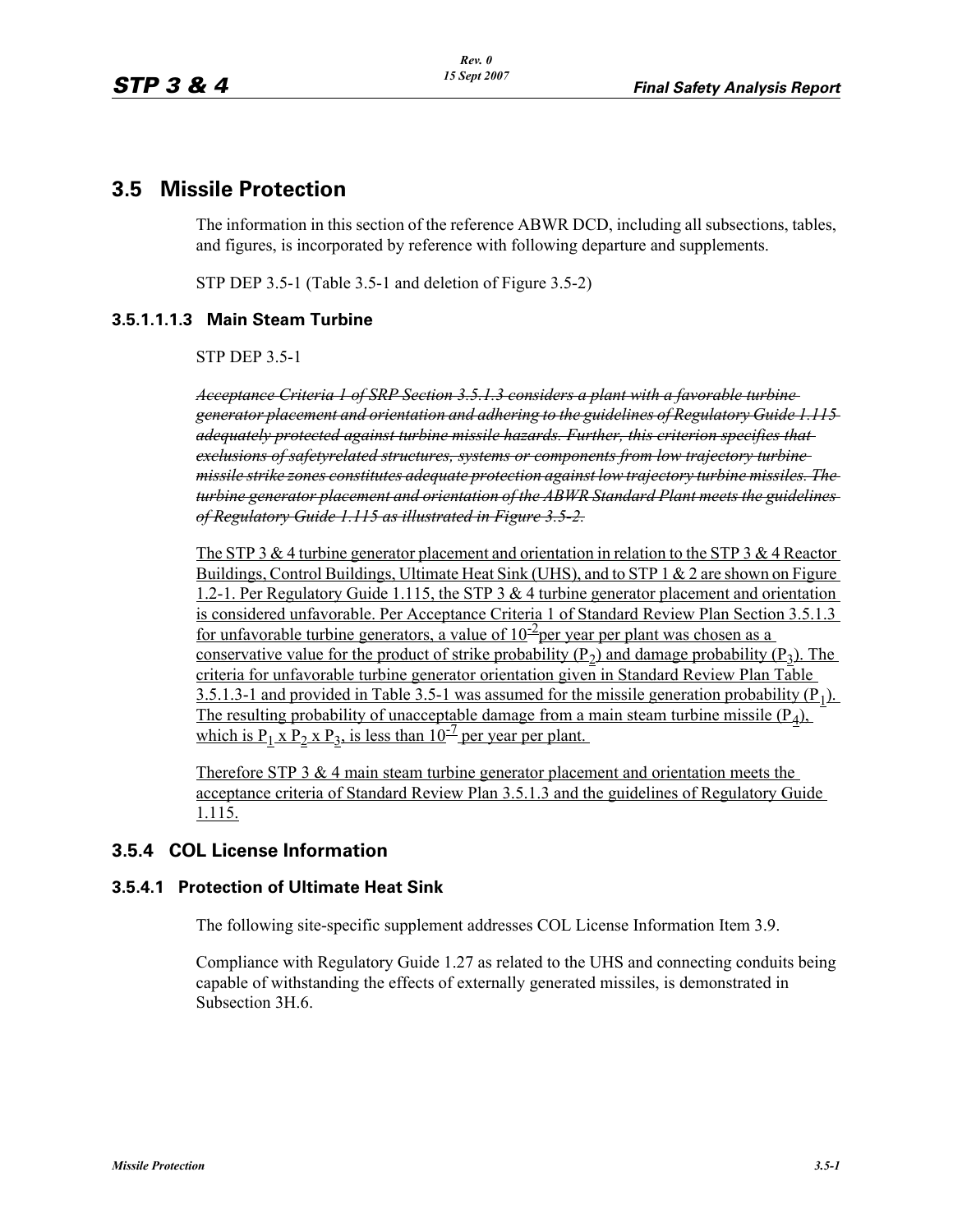#### **3.5.4.2 Missiles Generated by Other Natural Phenomena**

The following site-specific supplement addresses COL License Information Item 3.10.

The only missiles generated by natural phenomena that have been identified, are those generated by tornados and hurricanes. Of tornado and hurricane missiles, tornado missiles govern the design of safety-related structures, systems, and components. The reference ABWR DCD tornado wind speeds (300 mph) exceed those specified in Regulatory Guide 1.76, Rev 1 for this site and exceed the design basis wind speed for this site. Therefore all missiles generated by other natural phenomena are bounded by the reference ABWR DCD tornado missiles specified in Subsection 3.5.1.4.

#### **3.5.4.3 Site Proximity Missiles and Aircraft Hazards**

The following site-specific supplement addresses COL License Information Item 3.11.

No site proximity missiles or aircraft hazards were identified for this site. For details see Subsection 2.2S.2.8.

#### **3.5.4.4 Impact of Failure of Out of ABWR Standard Plant Scope Non-Safety-Related Structures, Systems, and Components due to a Design Basis Tornado**

The following site-specific supplement addresses COL License Information Item 3.12.

In general, safety-related SSCs are protected from tornado missiles by being either underground or housed in a tornado missile proof structure. The design criteria for systems and components (not housed in tornado structures) are as follows: Such plant SSCs are analyzed for the design basis tornado missile to ensure that their failure will not affect the ability of safety-related SSCs from performing their intended safety functions.

#### **3.5.4.5 Turbine System Maintenance Program**

The following site-specific supplement addresses COL License Information Item 3.13.

A turbine system maintenance program will be made available for NRC review prior to fuel load that includes a probability calculation of turbine missile generation and shows that the turbine meets the minimum requirements as given in Table 3.5-1. (COM 3.5-1)

#### **3.5.4.6 Maintenance Equipment Missile Prevention Inside Containment**

The following site-specific supplement addresses COL License Information Item 3.14.

Procedures ensure that maintenance equipment inside containment, such as hoists, will either be removed prior to operation, moved to a location where they are not a potential hazard to safety-related equipment, or seismically restrained to prevent them from becoming a missile.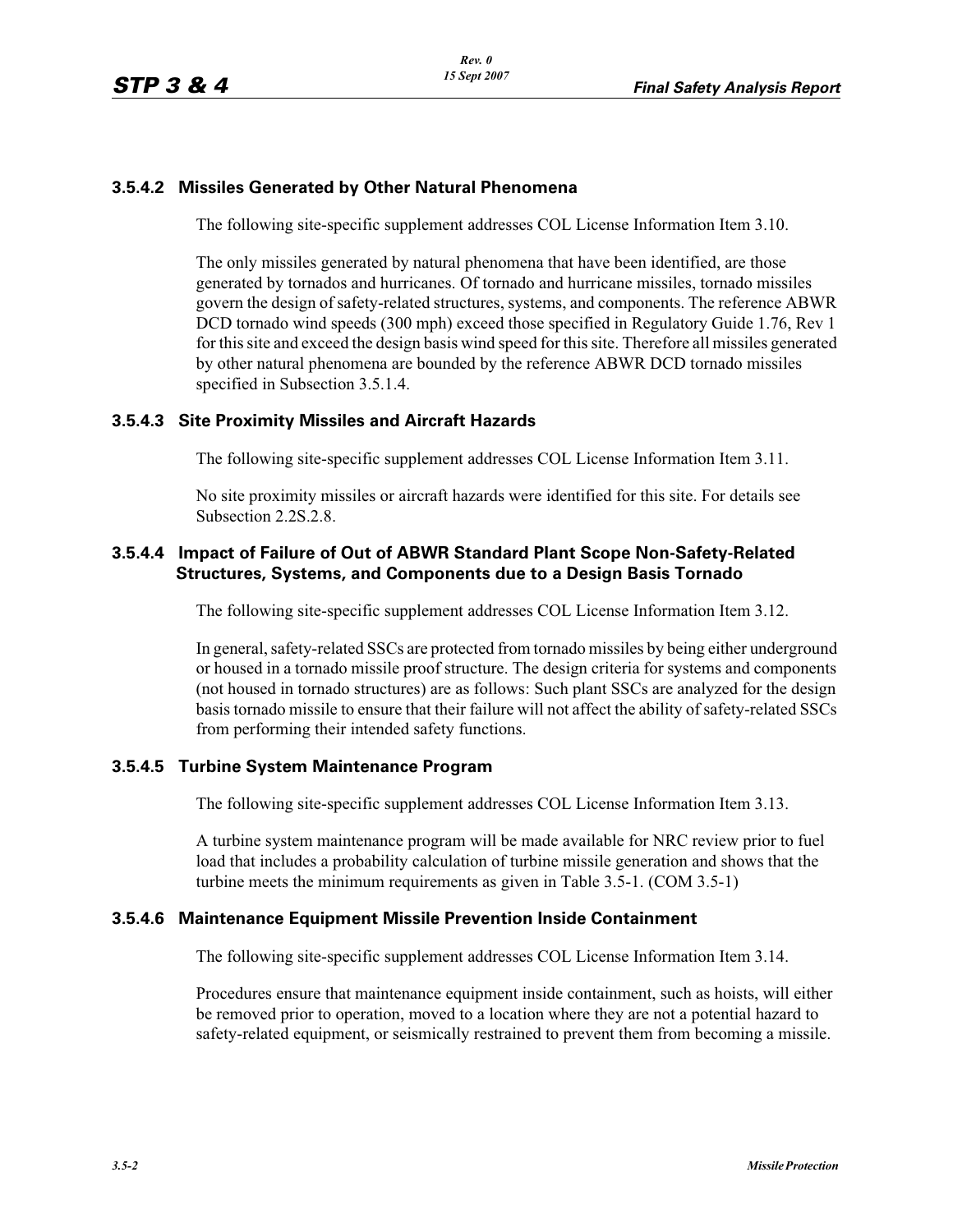#### **3.5.4.7 Failure of Structures, Systems, and Components Outside ABWR Standard Plant Scope**

The following site-specific supplement addresses COL License Information Item 3.15.

Non-tornado resistant structures are constructed from materials such as reinforced concrete block, and/or structural steel with metal siding and roof deck. Potential missiles or debris from these materials, resulting from failure of structure or from items blown off, when subjected to winds of tornado intensity, would not generate missiles more severe than the design basis tornado missiles defined in Subsection 3.5.1.4 (Reference 3.5-10).

#### **3.5.5 References**

The following site-specific supplement addresses COL License Information Item 3.15.

3.5-10 "Rationale for Wind-borne Missile Criteria for DOE Facilities," J.R. McDonald, Sept. 1999